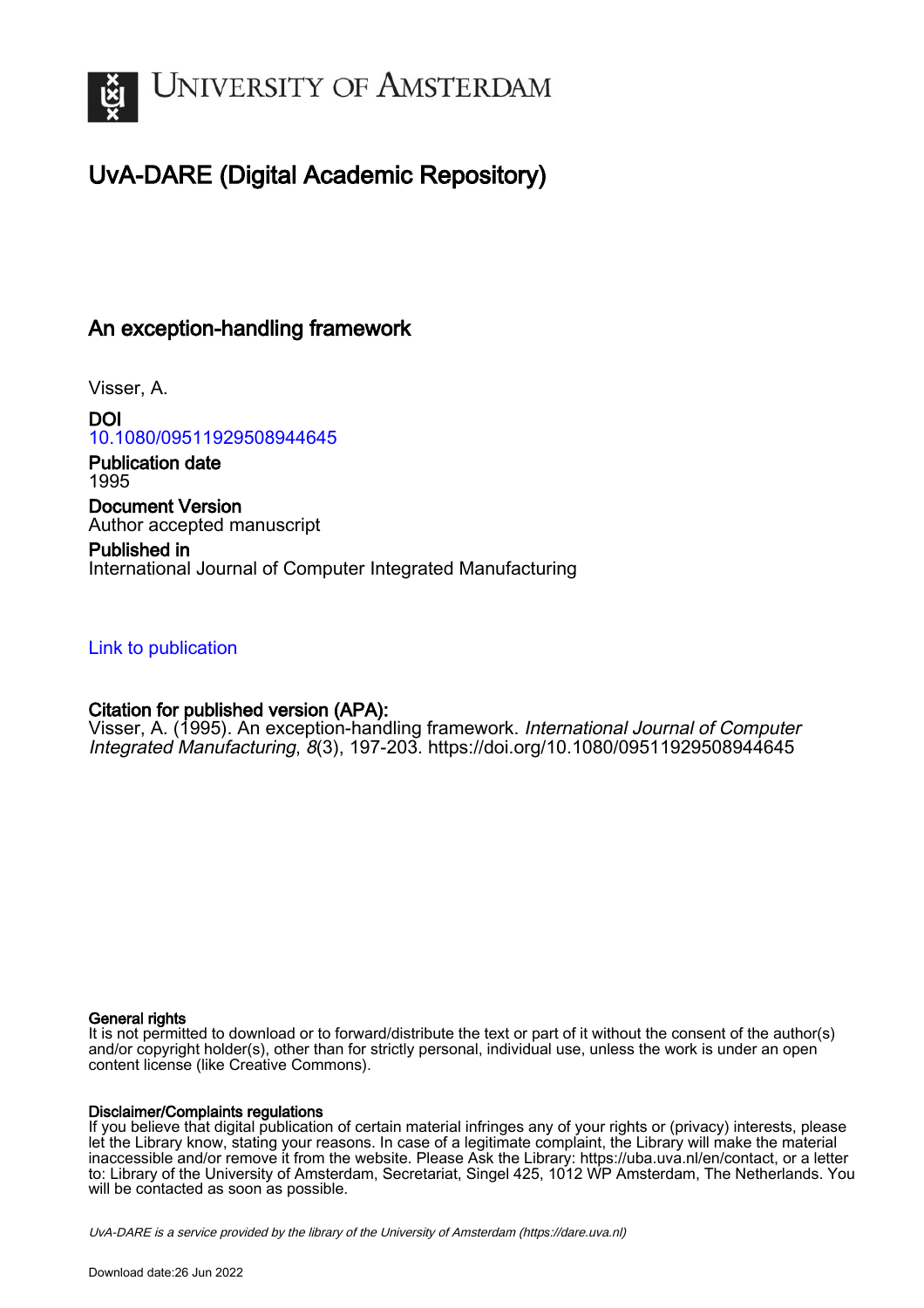## **An exception-handling framework**

A. Visser Department of Computer systems University of Amsterdam Kruislaan 403, 1098 SJ Amsterdam, The Netherlands arnoud@fwi.uva.nl

*The exception-handling framework described in this paper creates an opening to compare different exception-handling approaches in a structured way. This comparison is made, linking taxonomies of different research-groups together. Concurrently the framework specifies a general data-structure to store knowledge about exception-handling, which makes it easier to adapt the proposed taxonomy in the implementation of existing and impending work-cell controllers and production planners.*

## **Introduction**

The manufacturing of products is a process that requires the knowledge of a large spectrum of area's. For each area a rich set of concepts, tools and taxonomies is developed to facilitate the finding of optimum solutions. To plan the manufacturing process of a (new) product enough understanding is needed on each area to be able to judge the relevance of the area for its specific application. An attempt has to be made in the manufacturing community to come to the definition of a common information model, to facilitate the communication between experts in different planning area's. Without a unified and unambiguous understanding of terminology easy partitioning of the planning tasks and easy interfacing between the planning groups will become very difficult.

This paper is an attempt to give a survey of the taxonomy used by exception handling experts, leading to a proposal on a common taxonomy about exception handling. The taxonomy described here is developed in the CIM-PLATO[1] and the IRAS project[2]. IRAS is an ESA funded project to define and demonstrate a control concept for task oriented operations with interactive adjustment of operation sequences and parameters. CIM-PLATO is an ESPRIT funded project to develop and demonstrate an environment to configure and connect a set CIM planning tools. These tools are for instance programs to plan the configuration of flexible manufacturing and assembly systems, to schedule the assignment of operations to those systems and to generate execution programs for the different systems. In both applications there is a clear need for techniques to increase the fault-tolerance of robots [15]. For manufactures it is important to that the robot is highly available, for the space community it is important that the robot is highly reliable.

To summarise the meanings and relations of the concepts revealed in this article; they will be described in a data-structure. This approach has several advantages. Relations with other concepts can be represented in a structured way, which makes it possible to concentrate on the definition of properties of the concept itself. Definition of a concept as the cluster of other concepts is often convenient, a process that is formalised by defining memberships. An other advantage is that the use of the taxonomy is encouraged, because a critical design step to implementation is already performed. As format of the description we have chosen EXPRESS[3], a forthcoming standard for data-model specification defined by the ISO. For easier understanding we illustrate the description with figures of the EXPRESS-G format. Those illustrations are complimentary, and are meant to show the relations between the entities. Some details, although described in the textual representation, are hidden in the

This is the author's version of a manuscript published by Taylor & Francis in JCIM. The original publication is available at [www.tandfonline.com.](http://www.tandfonline.com/doi/abs/10.1080/09511929508944645)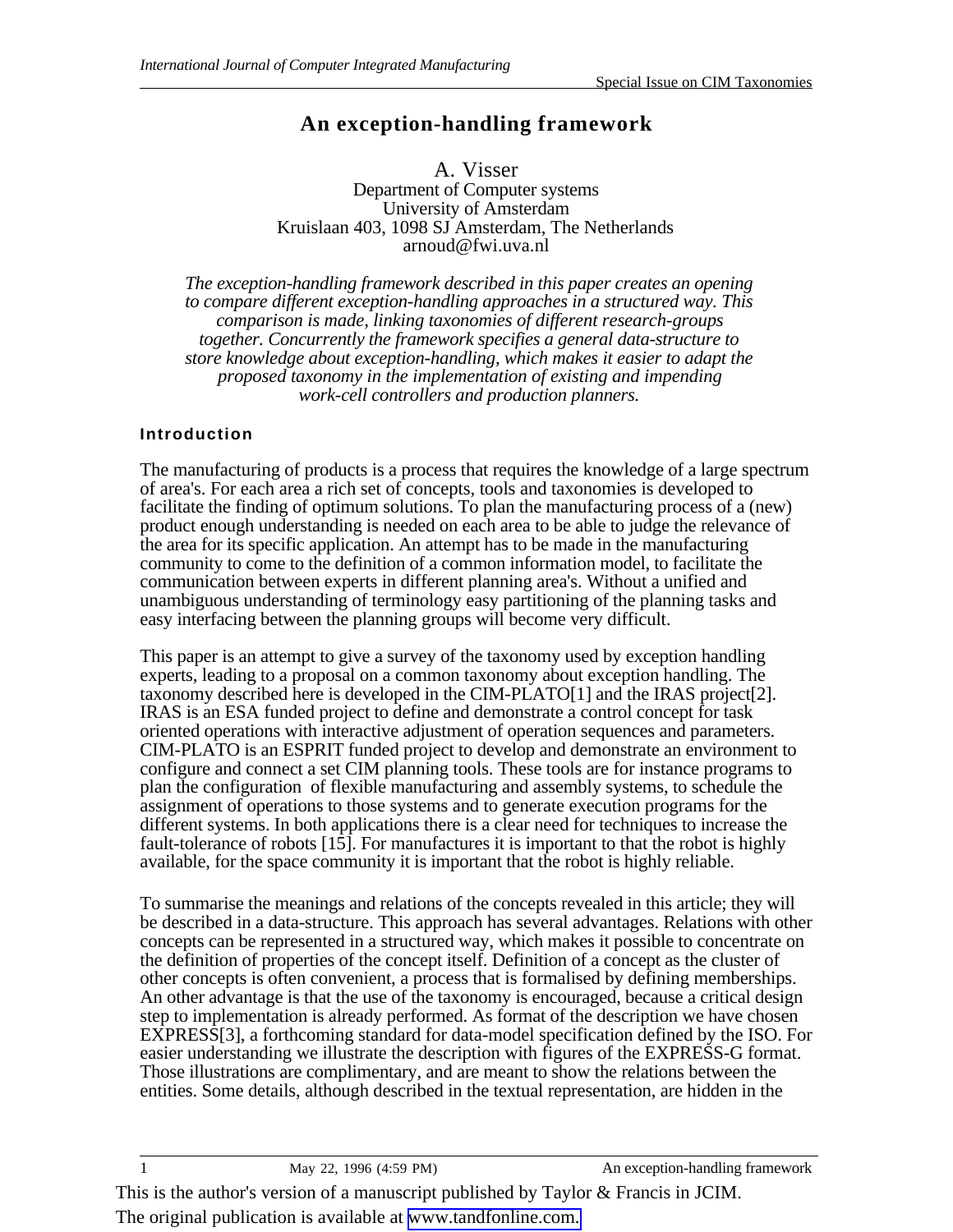graphical representation. This is done for clarity; the graphics are meant for survey, not to give a complete description.

#### **The activity to be performed**

Think of a production area, with an automated resource instructed to perform certain activities. For instance a robot that has to assemble a mainframe computer by linking CPU units, in a unique and customised configuration. This job is worked out in a CIMenvironment in a sequence of activities to be executed by the robot. Though sophisticated robot controllers can be instructed on a high level by commands as "Pick Up CPU-231" or "Grasp Gripper-Fixture of CPU-231"[2], still the majority of the controllers can only understand simple commands as "Move to pointB". All possible commands for robotcontrollers shall be called in this article activity. The activity will naturally have a description depending on the robot-controller.

We will concentrate on the taxonomy of the things you want to known if something goes wrong with the execution of the activity (non-nominal heuristics). This taxonomy makes it possible to describe how the situation can be recognised non-nominal, to describe how a more detailed understanding of the situation can be obtained, to define possible sources of this exceptional situation, and to indicate possible activities to bring the situation back to nominal. The formulations can be hardcoded into the robot-controllers, but a more flexible approach is to create a database with this information. All the information together is called the exception handling model of the activity.

The need for an exception-handling model for each activity, instead of one for the whole sequence, was indicated by Srinivas[4]. Meijer [5] even indicated differences in monitoring and classification in three phases of the execution of the activity: the pre-, during- and postphase. In the pre-phase the critical parameters of the activity are checked, before the operation causes any damage. This sort of exceptions is caused by information errors, due to a discrepancy between the internal model description of the environment and the description derived from sensor information. During the execution of the activity one concentrates on the motions of the robot. The exceptions that might occur are primarily caused by the motion of the robot itself. These are called operation errors; unanticipated changes in the physical environment caused by the robot operations. In the post-phase primary checks are made to be sure that the operation was successfully executed. It can take in account the final values of the nominal feedback, but also depend on information especially acquired for monitoring reasons.

So the information model on the activity that has to be performed, can be divided into two parts. On one side the information that is needed for nominal operation, on the other side the information that is need for non-nominal situations. This partition can be represented in the EXPRESS format in the following manner: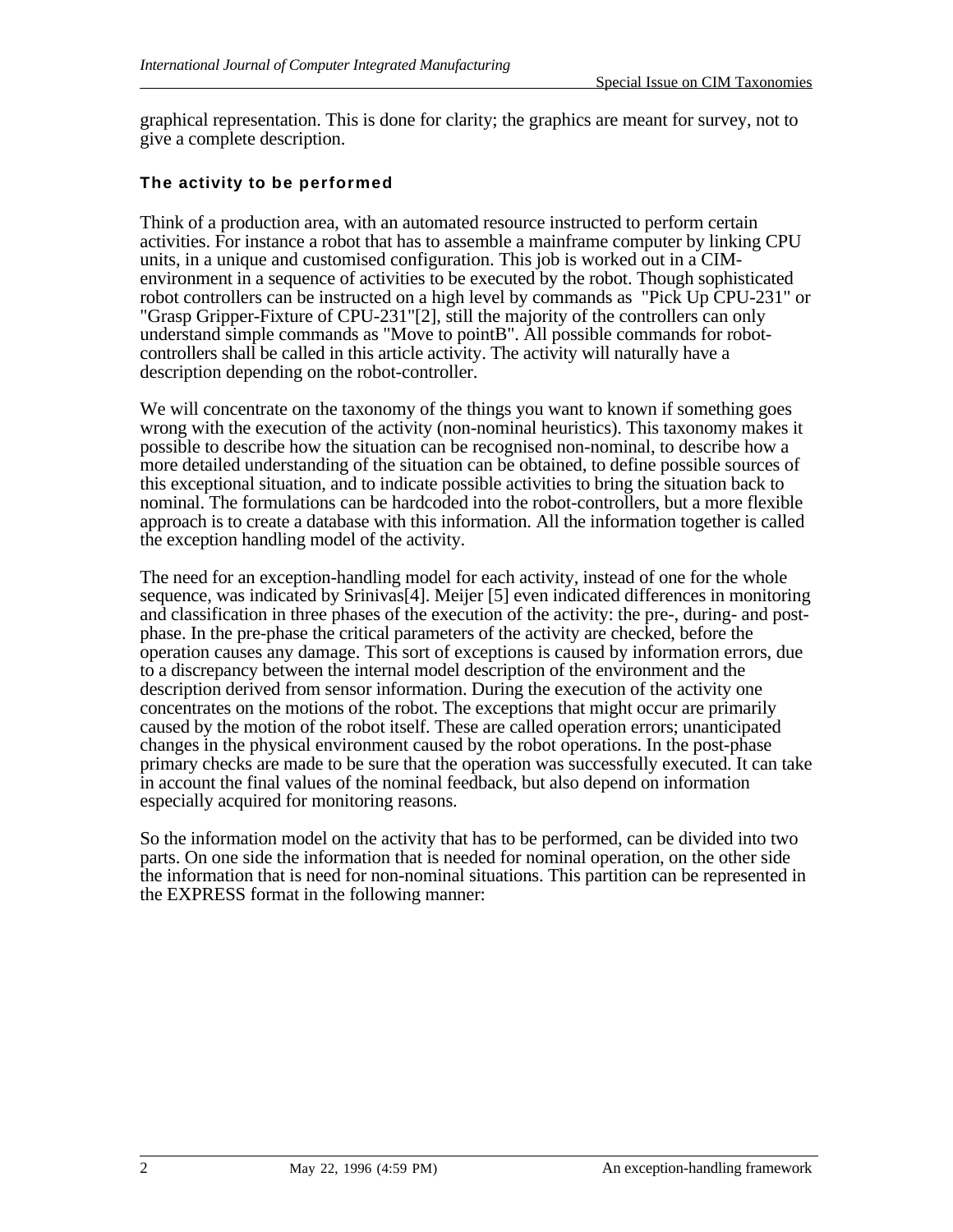

nominal heuristics: activity description; non\_nominal\_heuristics: OPTIONAL exception\_handling\_model;

END\_ENTITY;

ENTITY activity\_description

-- Information needed during nominal control, depending on the sort of controller.

-- illustrations of this information are the type of activity (GRASP), the workpiece

-- where the activity works on (CPU 231) or the position the robot has to go to

 $-$  (point B or [2.3, 4.5, 6.7]).

END\_ENTITY;

The entity exception handling model will be described in the following paragraph. This is indicated in the express-G format by the round edges of the box.

#### **The exception handling model**

An exception handling model represents the information available for a certain executionphase of the activity. The model can be partitioned in three submodels. In the monitor model a description can be made which activities have to be done, to distinguish the nominal situation from non-nominal. In the classification model information about the relations between observed features, the sort of exception and possible reasons for that exception can be stored. Available (sensor) activities that can clear still existing uncertainties are saved in the verification & recovery model, together with the activities that have the potentials to recover the situation in the work-cell to normal. No separation between verification and recovery is made because a successful recovery often generates a lot of information about what was exceptional in the state before, while a successful inspection of critical features facilitates the recovery of the system. Complex search activities are often difficult to classify as a pure verification or pure recovery activity.

The partition of the exception handling model in submodels is not similar for different research groups. Dependent on their interest and application a research group works out some stages of the exception handling in more detail, while other stages could be assumed to be simple. Although the partitioning is not similar for different researchers, there are entities that always show frequently up in the submodels In the following paragraphs an attempt is made to indicate those entities.

The partitioning presented in this paper can be justified in the following way. Dependent on the constraints of the application you can locate the models at different devices. In the monitor model information is stored that is needed during the utilisation of the robot. This model has to be loaded on the real-time robot controller. All other information can be made available later; i.e. the data can be stored outside the real-time environment. The classification can for instance be done totally off-line; the robot can be used for other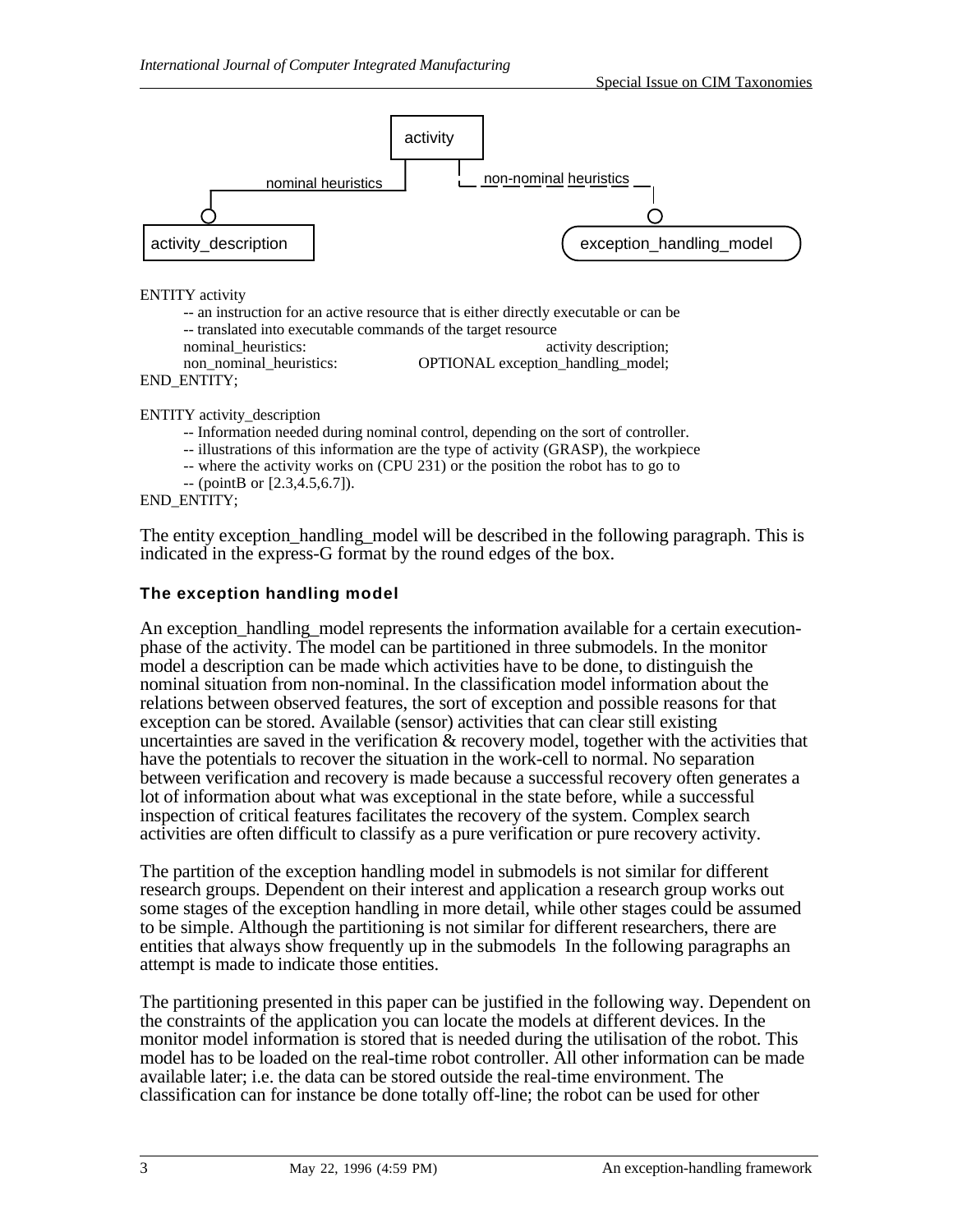things. The record of acquired sensor values is only thing needed during analysis. Verification & recovery is an iterative process, with every time a planning step and an execution step. Although the planning can take place on an other device, from time to time the robot is needed. The implementation constraints are clearly different for the three models, what justifies the separation made.



ENTITY exception\_handling\_model

| -- phase of the activity.    | -- All information about possible exceptional situations that is specific for the execution |
|------------------------------|---------------------------------------------------------------------------------------------|
| monitor model:               | $LIST(1, #)$ OF state_checking;                                                             |
| classification_model:        | $SET(1, #)$ OF exception_signature;                                                         |
| verification&recovery model: | $LIST(0, #)$ OF exception_handling_strategy;                                                |
| END ENTITY;                  |                                                                                             |

Meijer[5] makes a separation into a monitor-, diagnosis- and exception\_handling-area. In the diagnosis area distinction is made between identification & classification of the failure, and the process of updating & verification of the environment model. As exception handling plans mixtures of heuristics, planning functions and activities are indicated.

In the (H)ERA project [6] four areas are indicated: monitoring, symptom detection, diagnosis and recovery. Here the monitoring is just the gathering of information for postmission performance characterisation. Checking if the information is inside specific boundaries, is defined as part of the symptom detection functions. In most cases an immediate reaction of the robot after the detection of an exception is programmed. This reaction must create a safe situation, to gain time for diagnosis and recovery. For the diagnosis an analysis of recorded data is made, new sensor requests are not anticipated. Recovery is done by sending a new plan to the space robot.

## **The state checking information**

The state checking information represents the instructions about the acquisition of physical properties and system internal states, the definition of boundaries between nominal and non-nominal feedback, the message that has to go to the system if an anomaly is found, and the activity to be undertaken to bring the system to a for this moment safe situation.

The purpose of sensor requests doesn't have to be pure exception based. Some information is also interesting for quality control, or give general state information for a supervisor ('where is the robot?'). In general the requests are accomplished by sensor operations, processes that represent the capabilities of the sensing system. The acquired data can be stored for later analysis. Sensor operations can make use of information gathered by other sensor operations to fulfil their task. For instance the sensor operation 'Wall Sensor' of a mobile robot with sonar can update the global map with the lines in the local sonar map if it knows the current position of the robot[8]. The behaviour of the sensor operations can be adapted to the environment by giving parameters to the routine. One can think of an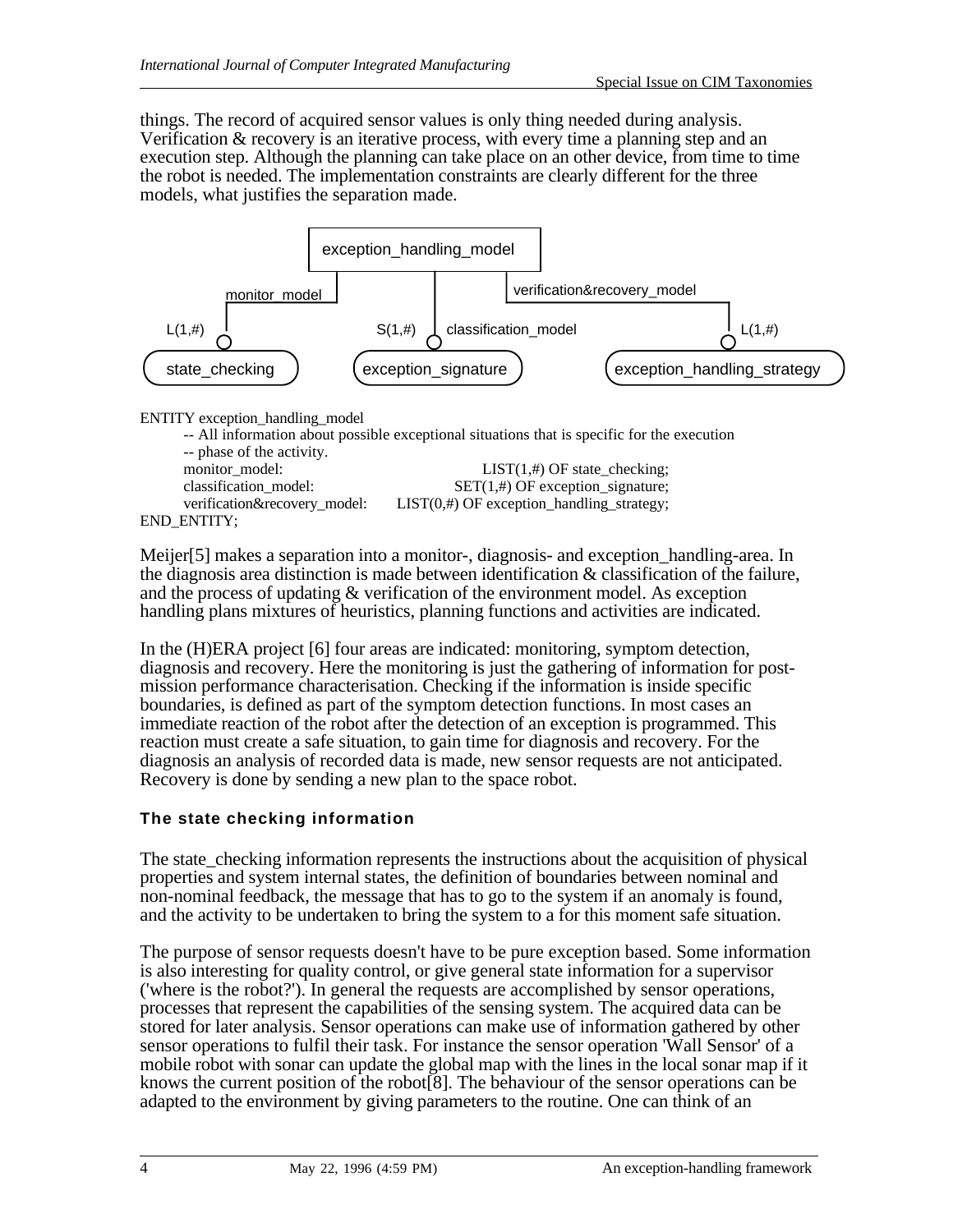estimation of the correctness of the old global map, or the estimated reflection-coefficient of the wall.

For exception handling it is important that a clear but flexible separation between a nominal and non-nominal state is made. Here we will use a special class of the sensor operations: the sensor primitives. Sensor primitives are sensor operations that measure a single, but often critical, feature of the environment. The definition of boundaries for the measured feature will create two 1-dimensional feature spaces, one defining the nominal feedback, the other the non-nominal feedback. In the example of the mobile robot we can think of a sensor primitive that returns the distance to wall (in meters), what can be classified as nonnominal for the range < 0.5. This choice means not those sensor operations that return more dimensional features cannot be used. It means that one has to combine this sort of operations with other sensor operations in such a way that a single number is returned. A sensor that returns the position and orientation of an obstacle gives valuable information, which can be used during the classification and replanning phase, but for the monitor the time to contact is the important feature, and that number can be calculated if one combines this information with the current position and velocity of the robot. The advantage of restricting the boundaries to 1-D space is that these can be easily represented in a datastructure, in contrast to more dimensional spaces [14]. All the complex and application dependent combinatory functionality is in the sensor primitives, and doesn't need to be stored in an object oriented database.

At what phase the sensor primitive has to be executed is defined in the interval-slot. After the detection of an exception, the monitor system has to know how to notify the rest of the system about this situation. The message will depending on the robot controller, but one can think about types of messages as (OK, ERROR, WARNING) or ('nominal', 'nonnominal'). A good preventive warning system, followed by appropriate actions, can save many problems. The safegarding\_reflex will in most case's be an emergency-stop, but in some case's activities as retract or drop can be preferred.



ENTITY state\_checking

-- Guarding of the operation state of the production resource by checking if the sensor feedback lay -- within pre-defined intervals<br>monitor condition:  $LIST(0, #)$  OF sensor\_condition; system\_notification: control\_status;<br>safegarding reflex: COPTIONAL activity; OPTIONAL activity;

```
END_ENTITY;
```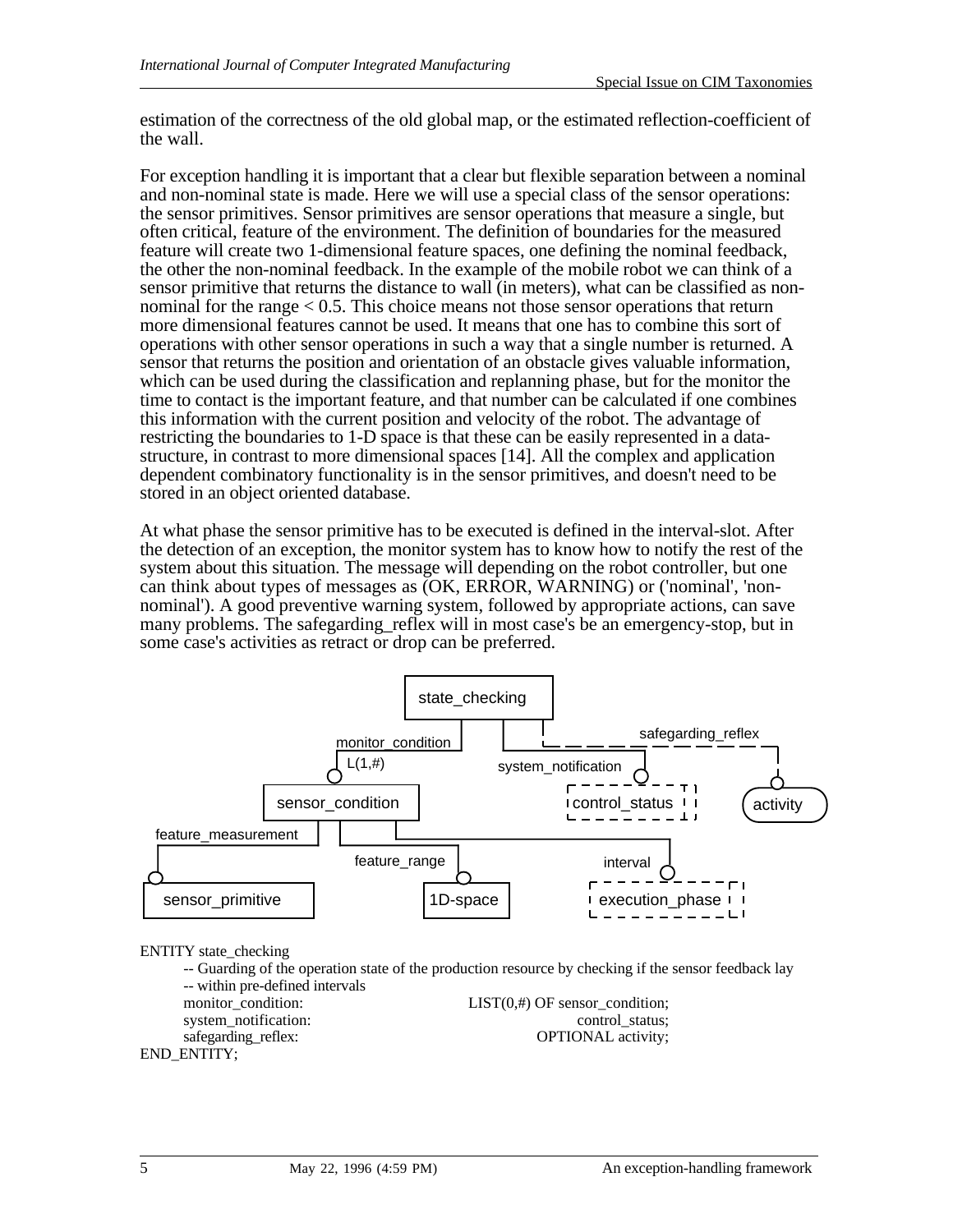ENTITY sensor\_condition

-- A constraint imposed on the measurement of a single feature during a certain interval feature\_measurement: sensor\_primitive; feature range: 1D-space; interval: execution\_phase; END\_ENTITY;

TYPE execution\_phase = ENUMERATION OF (PRE, DURING, POST); END\_TYPE;

TYPE control  $status =$ 

-- An immediate indication or notification of the occurrence of a severe problem

-- (malfunction) or abnormal condition within the control system. The precise

-- format depends on the interface to the other level controllers.

END\_TYPE;

ENTITY sensor\_primitive SUBTYPE OF sensor\_operation

-- A sensor primitive represents the measurement of a single feature from the

-- environment. The sensor primitive is related to an actual sensor through a set of

-- processing layers, which can include other sensor\_primitives or sensor\_operations. END\_ENTITY;

ENTITY 1D-space

-- One dimensional feature space. This can be an infinite number of points or

-- line-segments, in the format of the measured feature

END\_ENTITY;

Limited\_by: SET[1,#] of boundary;

ENTITY boundary

| -- limitation of an area, or an included or excluded point |                                         |
|------------------------------------------------------------|-----------------------------------------|
| operator:                                                  | ENUMERATION OF (relational, equality);  |
|                                                            | $-$ for instance $\leq z$ , $>$ or $!=$ |
| number:                                                    | ENUMERATION OF (INTEGER, REAL);         |
|                                                            | -- units of measured feature            |
| <b>DAMMURY</b>                                             |                                         |

END\_ENTITY;

By offering a slot for the different execution phases of the activity, we can represent the different timing approaches on exception handling taken by diverse research groups. The approach of researchers who consider heuristics valid for the whole sequence of activities [9] can be represented by defining a parent activity that represents the sequence. The exception\_handling\_model for the parent are valid for all descendant activities. So for the descendant activities the optional slot 'exception\_handling\_model' is not used. The approach of Srinivas, defining heuristics for every activity, can be described by filling in DURING in the execution phase slot. Doyle's approach [13], an explicit representation of pre- and post-conditions of activities, which are checked by verification operators (logical sensors) can be represented with PRE and POST, while this time the DURING is not used. To describe the models defined in [5] we need all three possibilities.

#### **The exception signature**

The classification model is a set of exception signatures, each representing a certain classification of the situation, and assumptions that can be made in such situation. An example of such a classification is 'Collision' or 'Handled Object lost'. For each classification An assumption can be made on forehand about how this situation will manifest itself in distinctive values of characteristics features. This information is stored in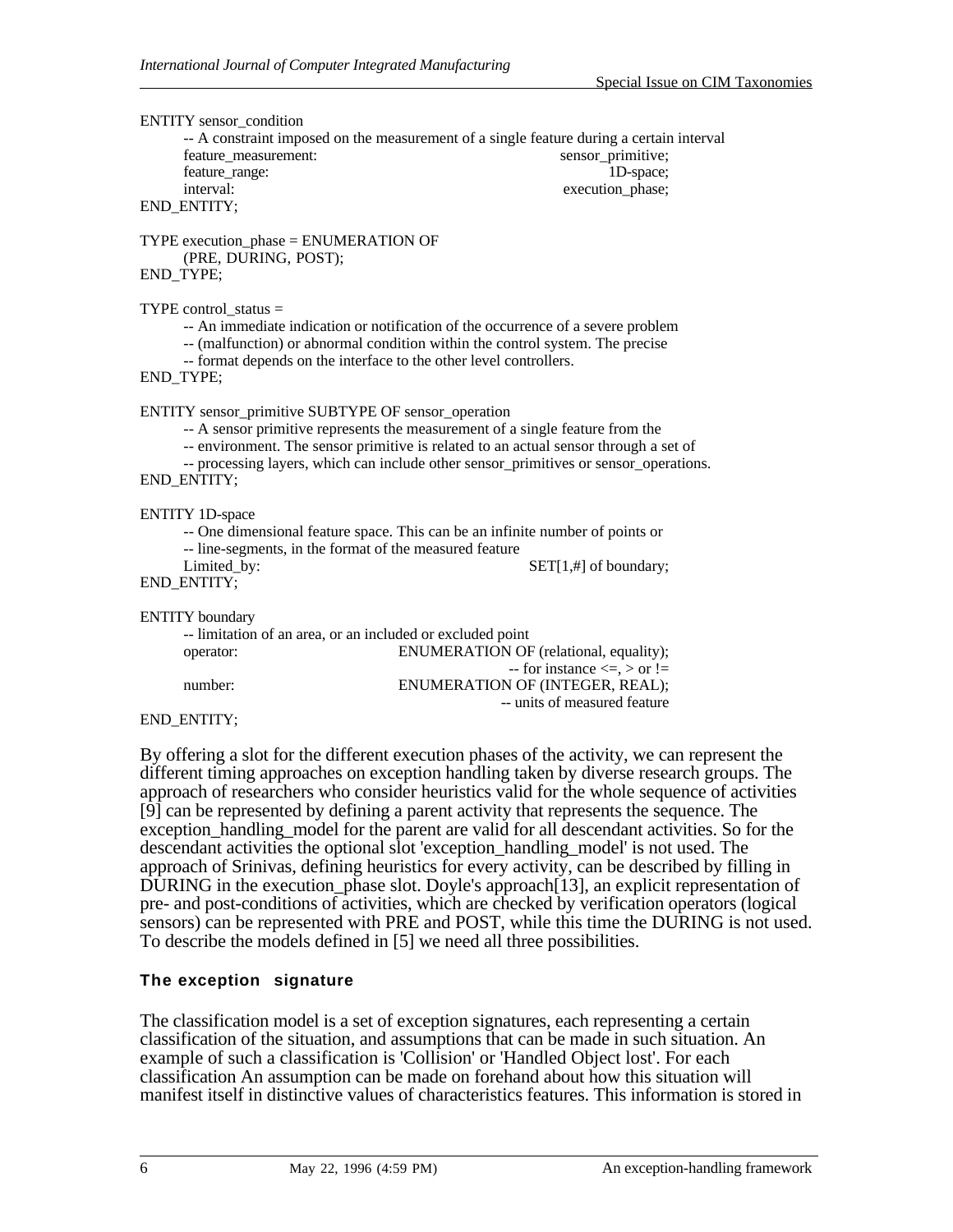the exception\_signature, together with several causes that could explain the occurrence of the exception.



#### ENTITY exception\_signature

-- an exception signature represents the information necessary to classify the non- -- nominal situation in more detail then just the indication that something is wrong, -- by indicating the relation between observed features, a classification and several -- sources of unexpected events.<br>observed features:  $SET(1, #)$  OF sensor\_operation; classification: exception name; caused\_by:  $SET(1, 4)$  OF failure; END\_ENTITY;

#### ENTITY sensor\_operation

- -- A sensor primitive represents the measurement of features from the
- -- environment. The sensor operation is related to an actual sensor through a set of
- -- processing layers. The operation is a request for the functionality of sensor
- -- input, hiding the all but trivial data processing at this level, ref. [7, 8]

#### END\_ENTITY;

```
TYPE exception_name = ENUMERATION OF
(Collision,
Handled Object Lost,
 ...);
```

```
END_TYPE;
```
TYPE failure\_source = ENUMERATION OF (Accuracy Loss Robot, Deformed Handled Object, New Obstacle, Vibrations, ...);

#### END\_TYPE;

Srinivas[4] did initial work on the definition of the relations between failure reasons and exceptions. The relation was not explicitly used, but was implicitly used in the definition of a discrimination network of diagnostic activities. Chang et al [10] made an explicit association between expected features and failures. For space projects the isolation of the source of the exception is an important issue. Much of the diagnosis effort is put in this identification process. Meijer[5] also considered different causes of an exception, by defining different variants of an exception-classification. Examples of these variants are 'Collision with unknown object' or 'Collision with object O at position P'.

#### **The exception handling strategy**

As soon the robot control system realises that the situation is non-nominal, choices have to be made which activities are adequate for the given situation. Sometimes not enough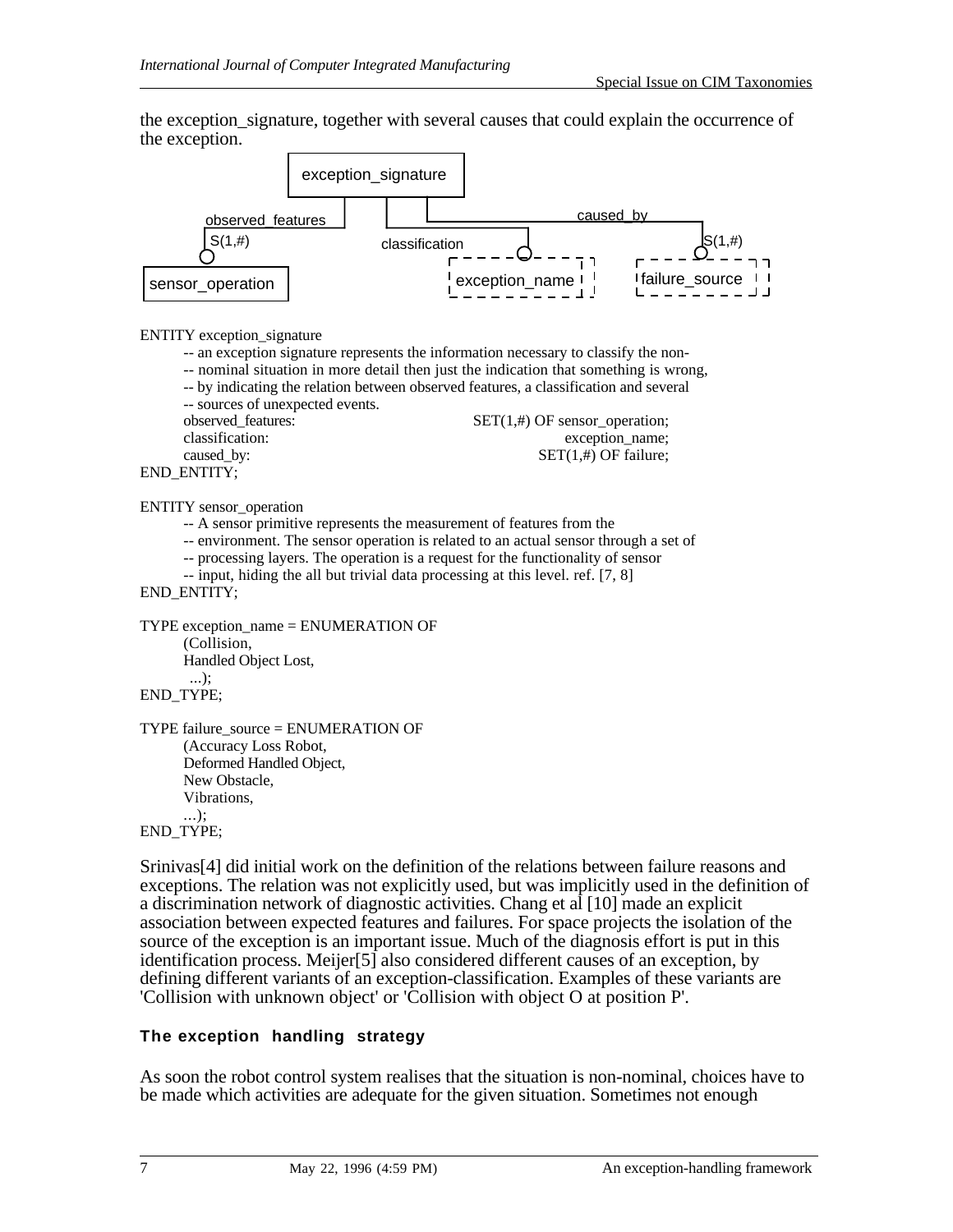information about the current situation is available, so strategies to acquire new knowledge can be followed. Sometimes enough other work is still available for the robot. A rescheduling of the plan is at that moment a good strategy. Alternatives, already considered during the preparation, can be tried. A part of the original plan is then replaced in a way defined in an replanning strategy. Each strategy is assumed to be effective for a limited set of failures. A successful execution of a strategy can give clues about the cause of the exception. This can be indicate by a set of excluded and confirmed failure sources.



ENTITY exception\_handling\_strategy

-- the guide-lines on how an exception has to be handled, depending plausibility of different

-- causes of the exception END\_ENTITY;

if\_possible:  $SET(1, #)$  OF failure\_source; apply: exception\_handling\_plan; to\_confirm: OPTIONAL SET(1,#) OF failure\_source; to\_exclude: OPTIONAL SET(1,#) OF failure\_source;

Attachment of sensor activities to each combination of robot activity and failure is a common approach. López-Mellado et al. [11] presented for instance a robot in work-cell, characterised by a set of sites. Such a site could contain objects. In the case of exception, the robot detects for instance against its expectation no object on a site, a collection of test on the occupancy of different sites is performed. The rules to build up such collection, can also be represented as a collection of failure's reasons as 'Object on siteX' linked with plans as 'Test if siteX is occupied', which confirms the mentioned reason. Meijer indicated networks of sensor requests to gain enough information to be able to select a recovery strategy. This approach can be represented by initially consider all possible reasons, to trigger diagnostic activities as 'Identify Object' on conflicting reasons as 'Collision with unknown object' and 'Collision with object O'. The choice between recovery strategies 'PlanMoveOver' or 'PlanPathPassingO' can be indicated by a trigger on only the first reasons for 'PlanMoveOver', and only the last reason for the other recovery plan.

## **The exception handling plan**

An exception handling plan must indicate what is a reasonable think to do in the current non-nominal situation. It means that the plan has to indicate new choices for the planning functions that are able to generate a new or modified sequence of actions. Unfortunately, general planner systems suffer from a complexity problem. A general way to instruct such a general planner system is difficult. The approach taken in IRAS[2] was to specify the plan with not complete initiated activities. The deficiencies indicate the need of new planning efforts. Activities of the original sequence, or special developed activities stored in a contingency library, can be used as sources for those plans. Old activities can be indicated to be redone or to be deleted, and new activities can be indicated to be inserted. Naturally, such a set of exception handling plans must be tailored for a specific application.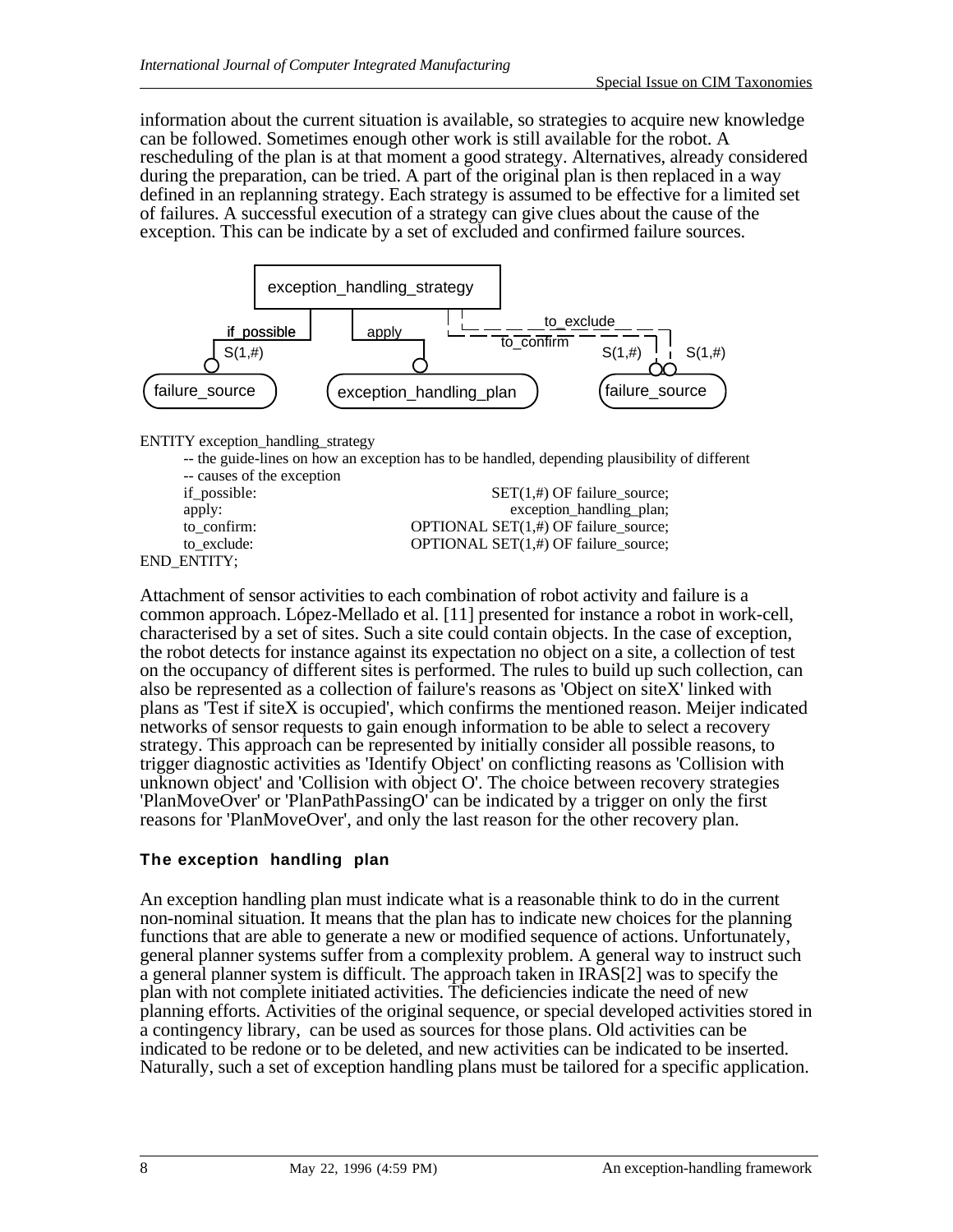

ENTITY exception\_handling\_plan

|                    | -- a scenario of the adaptations that has to be made in the original plan, to gain knowledge |
|--------------------|----------------------------------------------------------------------------------------------|
|                    | -- of the status of the system and to bring it to a state were it can continue.              |
| redo:              | $LIST(0, #)$ OF activity;                                                                    |
| insert:            | $LIST(0, #)$ OF activity;                                                                    |
| delete:            | $LIST(0, #)$ OF activity;                                                                    |
| <b>END ENTITY:</b> |                                                                                              |

Meijer[5] indicated recovery plans as for instance 'PlanPathPassingO', defined as the initiating of a path planner, notified of the existence of object O, followed by retry of the parent activity with this new path. This plan can be represented in our model as pure redo of the parent activity, but an empty slot for the path in activity description. Gini $[12]$  also reports that a recovery module can make use of the current activity, but needs to do that on more than one level of abstraction. This can be represented by indicating a redo on the highest level of abstraction, and indicating on lower levels the parameters in the activity\_description that have to be forgotten.

## **Conclusion**

In this paper an exception handling framework is described that can represent many approaches taken in exception handling. This framework has slowly be grown in work for different international projects. The need to explain and configure the work to many different partners made it a complete and detailed description of what's possible in exception handling in a structured environment as an industrial shopfloor. The concepts used are defined in a mature way, together with their internal relations, leading to a proposal for a taxonomy in the exception handling field.

## **References**

- 1 Welz, B.G., L. Camerinha, T.C. Lueth, S. Münch, L. Stocchiero, J. Tramu and A. Visser "A Toolbox of Integrated Planning Tools - A Case Study" in the Proceedings of the workshop on "Interfaces in industrial systems for production and engineering", IGD, March 1992, Darmstadt, Germany
- 2 Foth, P. "Interactive Remote Automation&Remote Servicing Final Report" ESA Study 9459/91/NL/JG, May 1993, Bremen
- 3 "EXPRESS Language Reference Manual", ISO document 184/SC4/N466, 1990
- 4 Srinivas, S. "Error recovery in robots through failure reason analysis" AFIP Proceedings of National Computer Conference, Anaheim, C.A. 1978
- 5 Meijer, G.R. "Autonomous shopfloor systems a study for exceptin handling for robot control" PhD. thesis, Amsterdam, 1991